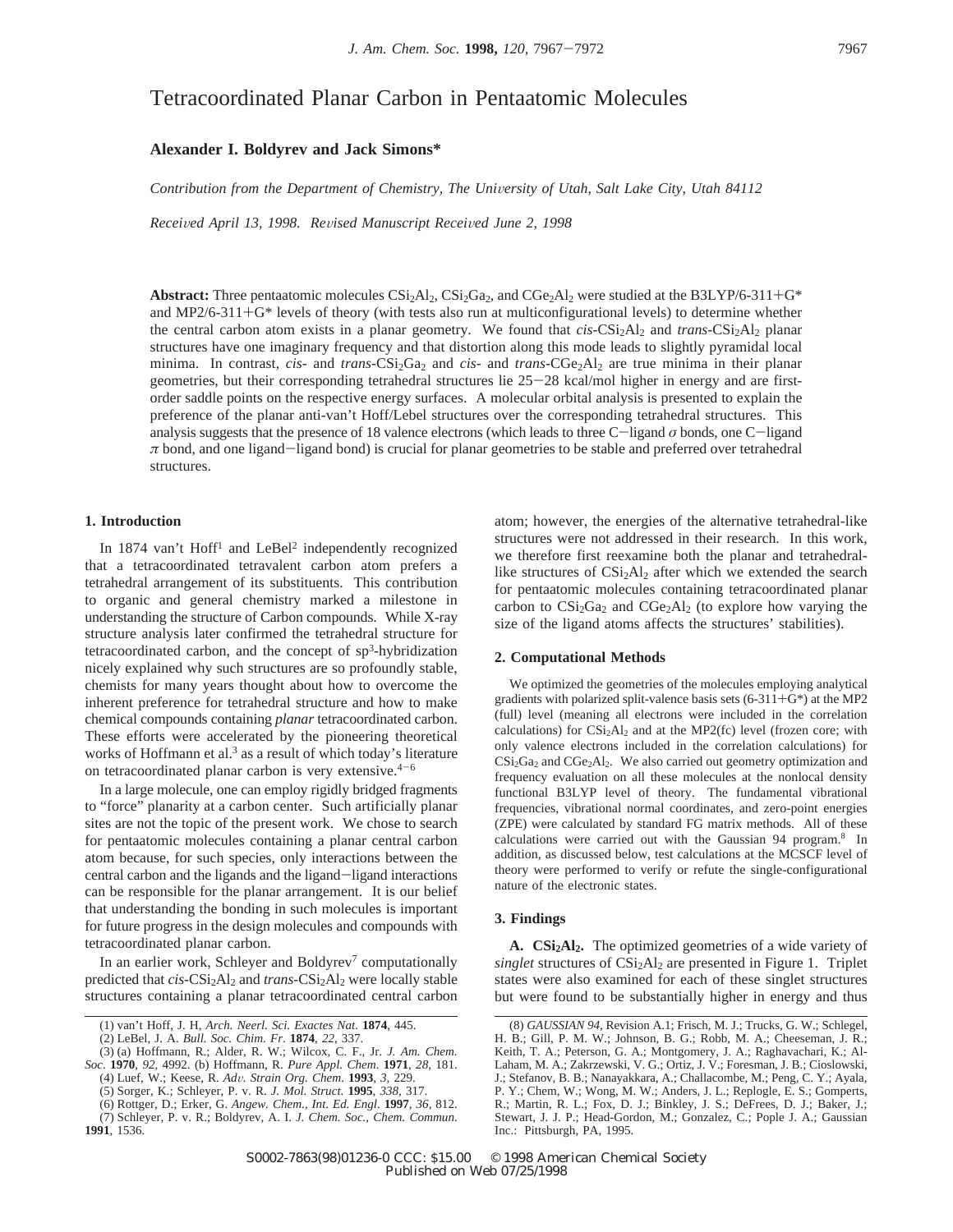

**Figure 1.** Optimized geometries (bond lengths are in Å and bond angles are in  $\theta$ ), relative energies ( $\Delta E$ , in kcal/mol), and the number of imaginary vibrational frequencies (NIMAG) at the MP2(full)/6-311+G\* level for  $CSi<sub>2</sub>Al<sub>2</sub>$  and the MP2(fc)/6-311+G\* level for  $CSi<sub>2</sub>Ga<sub>2</sub>$  and CGe<sub>2</sub>Al<sub>2</sub>.

were not considered further (this is especially important to note because, for tetrahedral-like structures, as we discuss later, strong possibilities exist for partial occupation of degenerate (or nearly degenerate) orbitals).

Our calculations at the B3LYP/6-311+G\* level of theory on the  $cis$ - $CSi<sub>2</sub>Al<sub>2</sub>$ , **1** and *trans*- $CSi<sub>2</sub>Al<sub>2</sub>$ , **2** structures supported the earlier conclusion, $8$  based on MP2/6-31G\* calculations, that both structures are minima. However, when diffuse functions were added to the basis, we found, at the MP2(full)/6-31+ $G^*$  and  $MP2$ (full)/6-311+G\* levels of theory, that both structures are saddle points rather than stable minima (see Table 1). The vibrational modes ( $v_6(b_1)$  for *cis*-CSi<sub>2</sub>Al<sub>2</sub>,1 and  $v_9(b_{3u})$  for *trans*-CSi2Al2,**2**) having imaginary frequencies lead, when followed "down hill", to nearly planar but pyramidal *cis*-CSi<sub>2</sub>Al<sub>2</sub>,4 and trans-CSi<sub>2</sub>Al<sub>2</sub>,5 structures. The corresponding inversion barriers (connecting 4 to 1 and 5 to 2) were found to be very small: 0.014 kcal/mol (*cis*-CSi<sub>2</sub>Al<sub>2</sub>,1) and 0.076 kcal/mol (*trans*-CSi<sub>2</sub>-Al2,**2**), as a result of which one would need to use substantially higher levels of theory to make a final conclusion about the planarity of the *cis* and *trans* structures of CSi<sub>2</sub>Al<sub>2</sub>. To do so at this time is beyond our computational facilities. In fact, after ZPE corrections are added, the first barrier disappears and thus the global minimum structure, averaged over the ground vibrations, is effectively planar.

The tetrahedral-type structure  $CSi<sub>2</sub>Al<sub>2</sub>$ , **3** was found to be a first-order saddle point at the both the B3LYP/6-311+G\* and MP2(full)/6-311+G\* levels of theory and to be appreciably higher in energy (by  $27-28$  kcal/mol) than the pyramidal (nearly planar) structures, **4** and **5**. In fact, when structure **3** is allowed to distort down hill along its imaginary frequency mode (this mode has  $a_2$  symmetry and gives rise to internal rotations of opposite sense in the SiCSi and AlCAl subunits), it relaxes to structure 4 (the cis structure), not to structure 5 (trans). Therefore, the van't Hoff/LeBel tetrahedral arrangement is not only less stable than the nearly planar structure, but it is also a saddle point rather than a local minimum. As mentioned earlier, we also examined the lowest energy triplet state at this geometry and found it to be significantly higher in energy than the singlet state. We also carried out small MCSCF calculations on this singlet state to make sure it has a strongly dominant electronic configuration at this near-tetrahedral geometry, and we determined that this indeed is the case. The latter two observations are not surprising given the HOMO-LUMO energy gap (0.254 au for  $CSi<sub>2</sub>Al<sub>2</sub>$ , 0.250 au for  $CGe<sub>2</sub>Al<sub>2</sub>$ , and 0.242 au for  $CSi<sub>2</sub>Ga<sub>2</sub>$ ) in the species treated here.

Other structures shown in Figure 1 having one of the ligand atoms lying outside the first coordination sphere were found to be substantially less stable. Therefore, we conclude that the *cis*-quasi-planar (pyramidal) structure is indeed the global minimum on the potential energy surface of  $CSi<sub>2</sub>A1<sub>2</sub>$  with the *trans*-quasi-planar (pyramidal) structure lying slightly (ca. 1.2 kcal/mol) above the global minimum cis structure.

Why the pyramidal structures of CSi<sub>2</sub>Al<sub>2</sub> are somewhat more stable at the MP2(full)/6-31+G\* and MP2(full)/6-311+G\* levels of theory than their corresponding planar counterparts may lie in the small size of the cavities provided by the *cis*-Si<sub>2</sub>Al<sub>2</sub> and *trans*-Si<sub>2</sub>Al<sub>2</sub> fragments. Because we cannot predict with certainty that planar structures of  $CSi<sub>2</sub>Al<sub>2</sub>$  will be minima at higher levels of theory, in our search for pentaatomic tetracoordinated planar carbon molecules we next performed calculations on two valence isoelectronic molecules  $CSi<sub>2</sub>Ga<sub>2</sub>$ and CGe2Al2, where we expect the cavities for the central carbon atom to be larger. On the basis of our experience with the  $CSi<sub>2</sub>Al<sub>2</sub>$  molecule, we optimized the geometries only for the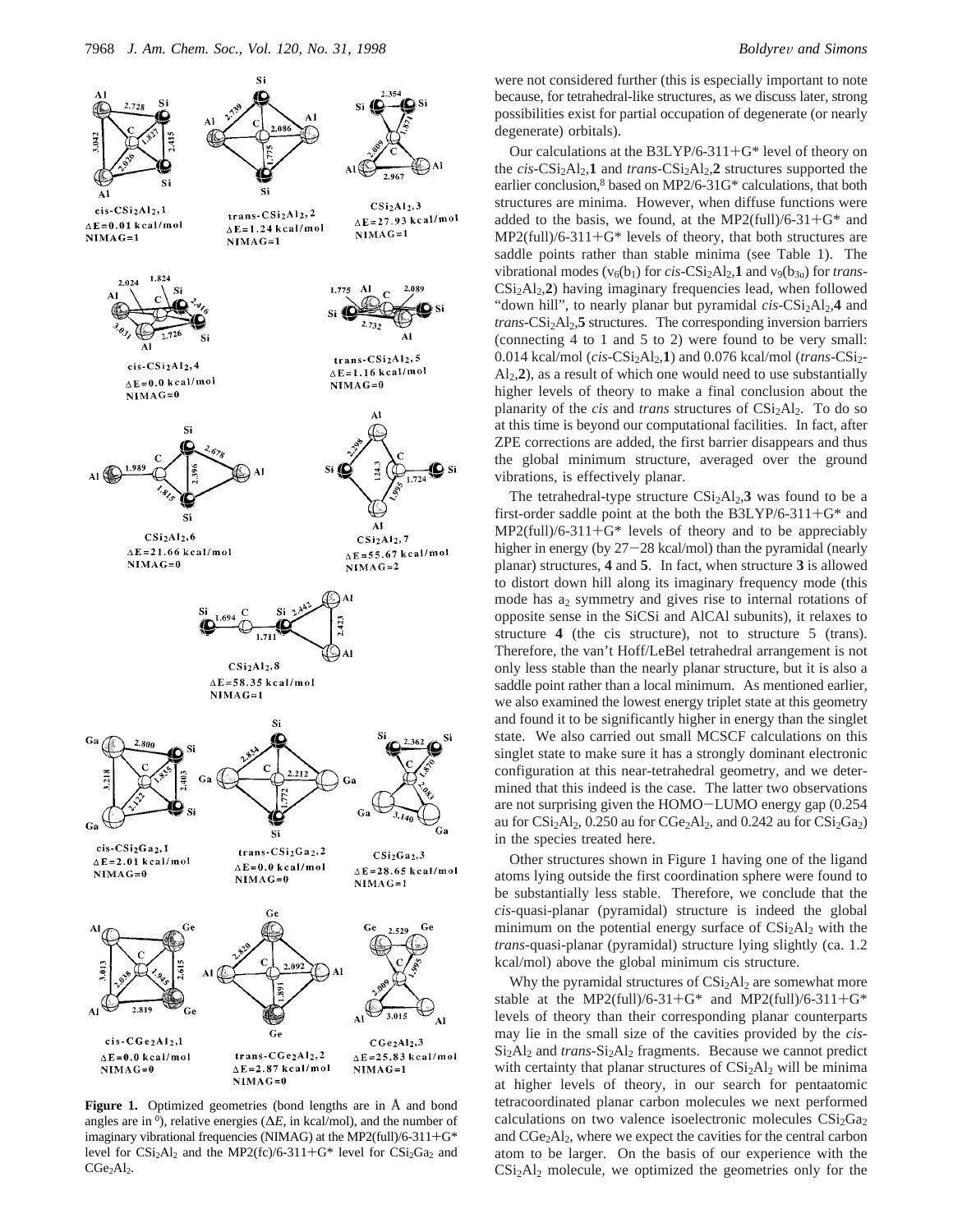Table 1. Calculated Molecular Properties of the Lowest Energy CSi<sub>2</sub>Al<sub>2</sub> Structures

| cis-CSi <sub>2</sub> Al <sub>2</sub> , 1 ( $C_{2v}$ , <sup>1</sup> A <sub>1</sub> ) | trans- $\text{CSi}_2\text{Al}_2$ , 2 $(D_{2h}, {}^1\text{A}_2)$                          | $CSi_2Al_2$ , 3 $(C_{2n}$ , <sup>1</sup> A <sub>1</sub> )      | cis-CSi <sub>2</sub> Al <sub>2</sub> , 4 $(C_s$ <sup>1</sup> A <sup>2</sup> ) | <i>trans-CSi</i> <sub>2</sub> Al <sub>2</sub> , 5 ( $C_{2n}$ <sup>1</sup> A <sub>1</sub> ) |
|-------------------------------------------------------------------------------------|------------------------------------------------------------------------------------------|----------------------------------------------------------------|-------------------------------------------------------------------------------|--------------------------------------------------------------------------------------------|
| $1a_1^21b_2^22a_1^23a_1^22b_2^2$<br>$1b_1^23b_2^24a_1^25a_1^2$                      | $1a_g^21b_{2u}^21b_{1u}^22a_g^23a_g^2$<br>$1b_{3u}^{2}2b_{2u}^{2}2b_{1u}^{2}1b_{3}g^{2}$ | $1a_1^22a_1^21b_2^21b_1^23a_1^2$<br>$2b_1^24a_1^22b_2^25a_1^2$ | $1a'^21a''^22a'^23a'^24a'^2$<br>$2a''^25a'^23a''^26a'^2$                      | $1a_1{}^21b_2{}^21b_1{}^22a_1{}^23a_1{}^22b_2{}^2$<br>$4a_1^2 1a_2^2 2b_1^2$               |
| $B3LYP/6-311+G*$                                                                    | $B3LYP/6-311+G*$                                                                         | $B3LYP/6-311+G*$                                               |                                                                               |                                                                                            |
| $E_{\text{B3LYP}} = -1101.986210 \text{ au}$                                        | $E_{\text{B3LYP}} = -1101.982486$ au                                                     | $E_{\text{B3LYP}} = -1101.952511$ au                           |                                                                               |                                                                                            |
| $\Delta E_{\text{B3LYP}}$ = 0.0 kcal/mol                                            | $\Delta E_{\text{B3LYP}}$ = 2.3 kcal/mol                                                 | $\Delta E_{\text{B3LYP}}$ = 21.2 kcal/mol                      |                                                                               |                                                                                            |
| $v_1(a_1) = 877$ cm <sup>-1</sup>                                                   | $v_1(a_g) = 512$ cm <sup>-1</sup>                                                        | $v_1(a_1) = 800$ cm <sup>-1</sup>                              |                                                                               |                                                                                            |
| $v_2(a_1) = 418$ cm <sup>-1</sup>                                                   | $v_2(a_g) = 249$ cm <sup>-1</sup>                                                        | $v_2(a_1) = 443$ cm <sup>-1</sup>                              |                                                                               |                                                                                            |
| $v_3(a_1) = 307$ cm <sup>-1</sup>                                                   | $v_3(b_{3g}) = 232$ cm <sup>-1</sup>                                                     | $v_3(a_1) = 323$ cm <sup>-1</sup>                              |                                                                               |                                                                                            |
| $v_4(a_1) = 155$ cm <sup>-1</sup>                                                   | $v_4(b_{1u}) = 571$ cm <sup>-1</sup>                                                     | $v_4(a_1) = 132$ cm <sup>-1</sup>                              |                                                                               |                                                                                            |
| $v_5(a_2) = 91$ cm <sup>-1</sup>                                                    | $v_5(b_{1u}) = 120 \text{ cm}^{-1}$                                                      | $v_5(a_2) = 112i$ cm <sup>-1</sup>                             |                                                                               |                                                                                            |
| $v_6(b_1) = 174$ cm <sup>-1</sup>                                                   | $v_6(b_{2u}) = 1097$ cm <sup>-1</sup>                                                    | $v_6(b_1) = 537$ cm <sup>-1</sup>                              |                                                                               |                                                                                            |
| $v_7(b_2) = 809$ cm <sup>-1</sup>                                                   | $v_7(b_{2u}) = 165$ cm <sup>-1</sup>                                                     | $v_7(b_1) = 93$ cm <sup>-1</sup>                               |                                                                               |                                                                                            |
| $v_8(b_2) = 306$ cm <sup>-1</sup>                                                   | $v_8(b_{3u}) = 164$ cm <sup>-1</sup>                                                     | $v_8(b_2) = 585$ cm <sup>-1</sup>                              |                                                                               |                                                                                            |
| $v_9(b_2) = 157$ cm <sup>-1</sup>                                                   | $v_9(b_{3u}) = 99$ cm <sup>-1</sup>                                                      | $v_9(b_2) = 175$ cm <sup>-1</sup>                              |                                                                               |                                                                                            |
| $MP2$ (full)/6-311+G*                                                               | $MP2$ (full)/6-311+G*                                                                    | $MP2$ (full)/6-311+G*                                          | $MP2$ (full)/6-311+G*                                                         | $MP2$ (full)/6-311+G*                                                                      |
| $E_{MP2}$ = -1100.447586 au                                                         | $E_{MP2}$ = -1100.445639 au                                                              | $E_{MP2}$ = -1100.403099 au                                    | $E_{\text{MP2}} = -1100.447608$ au                                            | $E_{MP2} = -1100.445760$ au                                                                |
| $\Delta E_{\text{MP2}} = 0.01$ kcal/mol                                             | $\Delta E_{\text{MP2}} = 1.24$ kcal/mol                                                  | $\Delta E_{MP2}$ = 27.93 kcal/mol                              | $\Delta E_{\text{MP2}}$ = 0.00 kcal/mol                                       | $\Delta E_{\text{MP2}} = 1.16 \text{ kcal/mol}$                                            |
| $v_1(a_1) = 920$ cm <sup>-1</sup>                                                   | $v_1(a_g) = 505$ cm <sup>-1</sup>                                                        | $v_1(a_1) = 853$ cm <sup>-1</sup>                              | $v_1(a') = 918$ cm <sup>-1</sup>                                              | $v_1(a_1) = 513$ cm <sup>-1</sup>                                                          |
| $v_2(a_1) = 422$ cm <sup>-1</sup>                                                   | $v_2(a_g) = 287$ cm <sup>-1</sup>                                                        | $v_2(a_1) = 453$ cm <sup>-1</sup>                              | $v_2(a') = 423$ cm <sup>-1</sup>                                              | $v_2(a_1) = 287$ cm <sup>-1</sup>                                                          |
| $v_3(a_1) = 311$ cm <sup>-1</sup>                                                   | $v_3(b_{3g}) = 249$ cm <sup>-1</sup>                                                     | $v_3(a_1) = 324$ cm <sup>-1</sup>                              | $v_3(a') = 311$ cm <sup>-1</sup>                                              | $v_3(a_1) = 140$ cm <sup>-1</sup>                                                          |
| $v_4(a_1) = 160$ cm <sup>-1</sup>                                                   | $v_4(b_{1u}) = 557$ cm <sup>-1</sup>                                                     | $v_4(a_1) = 148$ cm <sup>-1</sup>                              | $v_4(a') = 164$ cm <sup>-1</sup>                                              | $v_4(a_1) = 107$ cm <sup>-1</sup>                                                          |
| $v_5(a_2) = 88$ cm <sup>-1</sup>                                                    | $v_5(b_{1u}) = 177$ cm <sup>-1</sup>                                                     | $v_5(a_2) = 130$ i cm <sup>-1</sup>                            | $v_5(a') = 105$ cm <sup>-1</sup>                                              | $v_5(a_2) = 251$ cm <sup>-1</sup>                                                          |
| $v_6(b_1) = 77$ i cm <sup>-1</sup>                                                  | $v_6(b_{2u}) = 1189$ cm <sup>-1</sup>                                                    | $v_6(b_1) = 577$ cm <sup>-1</sup>                              | $v_6(a'') = 886$ cm <sup>-1</sup>                                             | $v_6(b_1) = 651$ cm <sup>-1</sup>                                                          |
| $v_7(b_2) = 888$ cm <sup>-1</sup>                                                   | $v_7(b_{2u}) = 201$ cm <sup>-1</sup>                                                     | $v_7(b_1) = 51$ cm <sup>-1</sup>                               | $v_7(a'') = 332 \text{ cm}^{-1}$                                              | $v_7(b_1) = 179$ cm <sup>-1</sup>                                                          |
| $v_8(b_2) = 333$ cm <sup>-1</sup>                                                   | $v_8(b_{3u}) = 97$ cm <sup>-1</sup>                                                      | $v_8(b_2) = 614$ cm <sup>-1</sup>                              | $v_8(a'') = 184$ cm <sup>-1</sup>                                             | $v_8(b_2) = 1186$ cm <sup>-1</sup>                                                         |
| $v_9(b_2) = 184$ cm <sup>-1</sup>                                                   | $v_9(b_{3u}) = 115$ i cm <sup>-1</sup>                                                   | $v_9(b_2) = 173$ cm <sup>-1</sup>                              | $v_9(a'') = 98$ cm <sup>-1</sup>                                              | $v_9(b_2) = 202$ cm <sup>-1</sup>                                                          |
| $Q_{NPA}(C) = -2.266$ e                                                             | $Q_{NPA}(C) = -2.323$ e                                                                  | $Q_{NPA}(C) = -2.443$ e                                        | $Q_{NPA}(C) = -2.260 e$                                                       | $Q_{NPA}(C) = -2.305$ e                                                                    |
| $Q_{NPA}(Si) = +0.524$ e                                                            | $Q_{NPA}(Si) = +0.609 e$                                                                 | $Q_{NPA}(Si) = +0.441$ e                                       | $Q_{NPA}(Si) = +0.524$ e                                                      | $Q_{NPA}(Si) = +0.602$ e                                                                   |
| $Q_{NPA}$ (Ga) = +0.609 e                                                           | $Q_{NPA}$ (Ga) = +0.553 e                                                                | $Q_{NPA}$ (Ga) = +0.780 e                                      | $Q_{NPA}$ (Ga) = +0.606 e                                                     | $Q_{NPA}$ (Ga) = +0.550 e                                                                  |
|                                                                                     |                                                                                          |                                                                |                                                                               |                                                                                            |

Table 2. Calculated Molecular Properties of the Lowest Energy CSi<sub>2</sub>Ga<sub>2</sub> Structures

| cis-CSi <sub>2</sub> Ga <sub>2</sub> , 1 ( $C_{2\nu}$ , <sup>1</sup> A <sub>1</sub> ) | <i>trans</i> -CSi <sub>2</sub> Ga <sub>2</sub> , 2 ( $D_{2h}$ , <sup>1</sup> A <sub>g</sub> ) | $CSi_2Ga_2$ , 3 $(C_{2\nu}$ , <sup>1</sup> A <sub>1</sub> ) |
|---------------------------------------------------------------------------------------|-----------------------------------------------------------------------------------------------|-------------------------------------------------------------|
| $1a_1^21b_2^22a_1^23a_1^22b_2^2$                                                      | $1a_g^21b_{2u}^21b_{1u}^22a_g^2$                                                              | $1a_1^22a_1^21b_2^21b_1^23a_1^2$                            |
| $1b_1^23b_2^24a_1^25a_1^2$                                                            | $3a_g^21b_{3u}^22b_{2u}^22b_{14}^21b_{3g}^2$                                                  | $2b_1^24a_1^22b_2^25a_1^2$                                  |
| $B3LYP/6-311+G*$                                                                      | $B3LYP/6-311+G*$                                                                              | B3LYP/6-311+G*                                              |
| $E_{\text{B3LYP}} = -4466.839885$ au                                                  | $E_{\text{B3LYP}} = -4466.841958$ au                                                          | $E_{\text{B3LYP}} = -4466.809803$ au                        |
| $\Delta E_{\text{B3LYP}} = 1.3 \text{ kcal/mol}$                                      | $\Delta E_{\text{B3LYP}}$ = 0.0 kcal/mol                                                      | $\Delta E_{\text{B3LYP}}$ = 28.7 kcal/mol                   |
| $v_1(a_1) = 842$ cm <sup>-1</sup>                                                     | $v_1(a_g) = 518$ cm <sup>-1</sup>                                                             | $v_1(a_1) = 774$ cm <sup>-1</sup>                           |
| $v_2(a_1) = 386$ cm <sup>-1</sup>                                                     | $v_2(a_g) = 153$ cm <sup>-1</sup>                                                             | $v_2(a_1) = 419$ cm <sup>-1</sup>                           |
| $v_3(a_1) = 250$ cm <sup>-1</sup>                                                     | $v_3(b_{3g}) = 181$ cm <sup>-1</sup>                                                          | $v_3(a_1) = 238$ cm <sup>-1</sup>                           |
| $v_4(a_1) = 96$ cm <sup>-1</sup>                                                      | $v_4(b_{1u}) = 477$ cm <sup>-1</sup>                                                          | $v_4(a_1) = 90$ cm <sup>-1</sup>                            |
| $v_5(a_2) = 68$ cm <sup>-1</sup>                                                      | $v_5(b_{1u}) = 133$ cm <sup>-1</sup>                                                          | $v_5(a_2) = 101$ i cm <sup>-1</sup>                         |
| $v_6(b_1) = 174$ cm <sup>-1</sup>                                                     | $v_6(b_{2u}) = 111$ cm <sup>-1</sup>                                                          | $v_6(b_1) = 506$ cm <sup>-1</sup>                           |
| $v_7(b_2) = 762$ cm <sup>-1</sup>                                                     | $v_7(b_{2u}) = 109$ cm <sup>-1</sup>                                                          | $v_7(b_1) = 128$ cm <sup>-1</sup>                           |
| $v_8(b_2) = 233$ cm <sup>-1</sup>                                                     | $v_8(b_{3u}) = 167$ cm <sup>-1</sup>                                                          | $v_8(b_2) = 552$ cm <sup>-1</sup>                           |
| $v_9(b_2) = 119$ cm <sup>-1</sup>                                                     | $v_9(b_{3u}) = 70 \text{ cm}^{-1}$                                                            | $v_9(b_2) = 89$ cm <sup>-1</sup>                            |
| $MP2(fc)/6-311+G*$                                                                    | $MP2(fc)/6-311+G*$                                                                            | $MP2(fc)/6-311+G*$                                          |
| $E_{MP2} = -4462.517460$ au                                                           | $E_{MP2} = -4462.520668$ au                                                                   | $E_{\text{MP2}} = -4462.475008$ au                          |
| $\Delta E_{\text{MP2}}$ = 2.0 kcal/mol                                                | $\Delta E_{\text{MP2}} = 0.0 \text{ kcal/mol}$                                                | $\Delta E_{MP2}$ = 28.7 kcal/mol                            |
| $v_1(a_1) = 869$ cm <sup>-1</sup>                                                     | $v_1(a_g) = 505$ cm <sup>-1</sup>                                                             | $v_1(a_1) = 759$ cm <sup>-1</sup>                           |
| $v_2(a_1) = 374$ cm <sup>-1</sup>                                                     | $v_2(a_g) = 169$ cm <sup>-1</sup>                                                             | $v_2(a_1) = 319$ cm <sup>-1</sup>                           |
| $v_3(a_1) = 264$ cm <sup>-1</sup>                                                     | $v_3(b_{3g}) = 198$ cm <sup>-1</sup>                                                          | $v_3(a_1) = 225$ cm <sup>-1</sup>                           |
| $v_4(a_1) = 95$ cm <sup>-1</sup>                                                      | $v_4(b_{1u}) = 538$ cm <sup>-1</sup>                                                          | $v_4(a_1) = 130$ cm <sup>-1</sup>                           |
| $v_5(a_2) = 71$ cm <sup>-1</sup>                                                      | $v_5(b_{1u}) = 153$ cm <sup>-1</sup>                                                          | $v_5(a_2) = 93i$ cm <sup>-1</sup>                           |
| $v_6(b_1) = 80$ cm <sup>-1</sup>                                                      | $v_6(b_{2u}) = 1192$ cm <sup>-1</sup>                                                         | $v_6(b_1) = 617$ cm <sup>-1</sup>                           |
| $v_7(b_2) = 832$ cm <sup>-1</sup>                                                     | $v_7(b_{2u}) = 137$ cm <sup>-1</sup>                                                          | $v_7(b_1) = 156$ cm <sup>-1</sup>                           |
| $v_8(b_2) = 255$ cm <sup>-1</sup>                                                     | $v_8(b_{3u}) = 84$ cm <sup>-1</sup>                                                           | $v_8(b_2) = 429$ cm <sup>-1</sup>                           |
| $v_9(b_2) = 136$ cm <sup>-1</sup>                                                     | $v_9(b_{3u}) = 37$ cm <sup>-1</sup>                                                           | $v_9(b_2) = 45$ cm <sup>-1</sup>                            |
| $Q_{NPA}(C) = -2.135 e$                                                               | $Q_{NPA}(C) = -2.195 e$                                                                       | $Q_{NPA}(C) = -2.333 e$                                     |
| $Q_{NPA}(Si) = +0.500 e$                                                              | $Q_{NPA}(Si) = +0.596 e$                                                                      | $Q_{NPA}(Si) = +0.422$ e                                    |
| $Q_{NPA}$ (Ga) = +0.568 e                                                             | $Q_{NPA}$ (Ga) = +0.502 e                                                                     | $Q_{NPA}(Ga) = +0.745 e$                                    |

planar *cis*-CSi<sub>2</sub>Ga<sub>2</sub>,1</sub> *cis*-CGe<sub>2</sub>Al<sub>2</sub>,1 and *trans*-CSi<sub>2</sub>Ga<sub>2</sub>,2 *trans*-CGe<sub>2</sub>Al<sub>2</sub>,2<sup>2</sup> structures, as well as for the CSi<sub>2</sub>Ga<sub>2</sub>,3<sup>3</sup> and CGe<sub>2</sub>Al<sub>2</sub>,3<sup>2</sup> tetrahedral type structures (see Figure 1).

**B.**  $CSi<sub>2</sub>Ga<sub>2</sub>$  **and**  $CGe<sub>2</sub>Al<sub>2</sub>$ **. At both the B3LYP/6-311+G\*** and MP2(fc)/6-311+G\* levels of theory, *all* of the planar *cis*-CSi2Ga2,**1** *cis*-CGe2Al2,**1** and *trans*-CSi2Ga2,**2**, *trans*-CGe2Al2,**2** structures were found to be minima (see Tables 2 and 3). *trans*- $CSi<sub>2</sub>Ga<sub>2</sub>,**2**$  is more stable by 2 kcal/mol than *cis*- $CSi<sub>2</sub>Ga<sub>2</sub>,**1**$ , while *cis*-CGe2Al2,**1** is more stable by 3 kcal/mol than *trans*-CGe<sub>2</sub>Al<sub>2</sub>,2. The tetrahedral-type CSi<sub>2</sub>Ga<sub>2</sub>,3 and CGe<sub>2</sub>Al<sub>2</sub>,3 structures were found to be first-order saddle points and to lie 27 and 25 kcal/mol, respectively, above the most stable planar structures. Moreover, just as for CSi<sub>2</sub>Al<sub>2</sub>, these near-tetrahedral structures, when allowed to relax along their imaginary frequency mode, evolve into the corresponding *cis* structures **1**, not into the trans structures **2**. The extension of the cavity size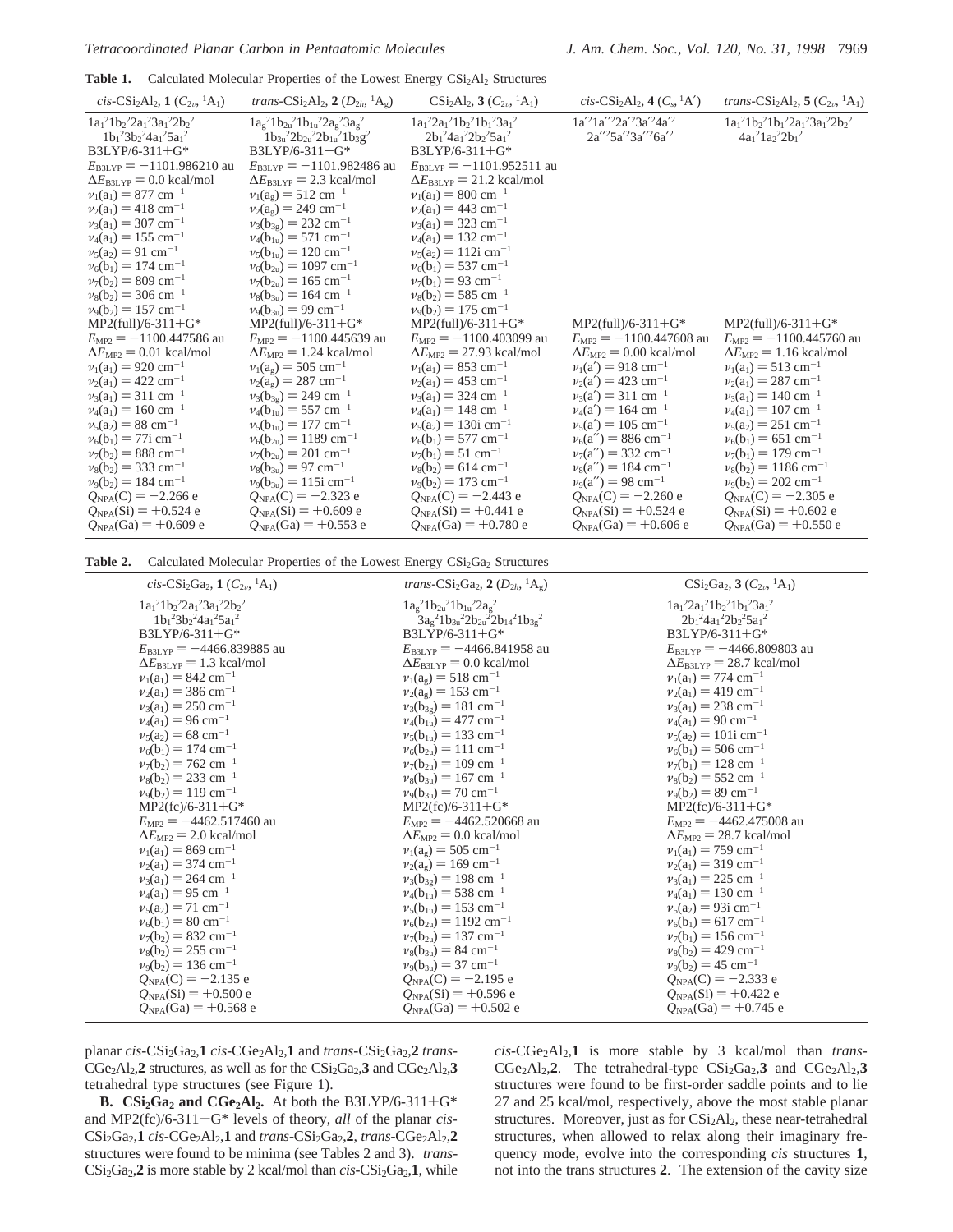**Table 3.** Calculated Molecular Properties of the Lowest Energy CGe<sub>2</sub>Al<sub>2</sub> Structures

| cis-CGe <sub>2</sub> Al <sub>2</sub> , $1(C_{2\nu}$ , <sup>1</sup> A <sub>1</sub> ) | <i>trans</i> -CGe <sub>2</sub> Al <sub>2</sub> , 2 ( $D_{2h}$ , <sup>1</sup> A <sub>g</sub> ) | $CGe_2Al_2$ , 3 $(C_{2\nu}$ , <sup>1</sup> A <sub>1</sub> ) |
|-------------------------------------------------------------------------------------|-----------------------------------------------------------------------------------------------|-------------------------------------------------------------|
| $1a_1^21b_2^22a_1^23a_1^22b_2^2$                                                    | $1a_g^21b_{1u}^21b_{2u}^22a_g^21b_{3u}^2$                                                     | $1a_1{}^22a_1{}^21b_2{}^21b_1{}^23a_1{}^2$                  |
| $1b_1{}^24a_1{}^23b_2{}^25a_1{}^2$                                                  | $2b_{1u}^{2}3a_{9}^{2}2b_{2u}^{2}1b_{3g}^{2}$                                                 | $2b_2^24a_1^22b_1^25a_1^2$                                  |
| $B3LYP/6-311+G*$                                                                    | $B3LYP/6-311+G*$                                                                              | $B3LYP/6-311+G*$                                            |
| $E_{\text{B3LYP}} = -4677.019781$ au                                                | $E_{\text{B3LYP}} = -4677.012607$ au                                                          | $E_{\text{B3LYP}} = -4676.990298$ au                        |
| $\Delta E_{\text{BJLYP}}$ = 0.0 kcal/mol                                            | $\Delta E_{\text{B3LYP}}$ = 4.5 kcal/mol                                                      | $\Delta E_{\text{B3LYP}}$ = 18.5 kcal/mol                   |
| $v_1(a_1) = 769$ cm <sup>-1</sup>                                                   | $v_1(a_g) = 303$ cm <sup>-1</sup>                                                             | $v_1(a_1) = 715$ cm <sup>-1</sup>                           |
| $v_2(a_1) = 316$ cm <sup>-1</sup>                                                   | $v_2(a_g) = 300 \text{ cm}^{-1}$                                                              | $v_2(a_1) = 316$ cm <sup>-1</sup>                           |
| $v_3(a_1) = 198$ cm <sup>-1</sup>                                                   | $v_3(b_{3g}) = 192$ cm <sup>-1</sup>                                                          | $v_3(a_1) = 228$ cm <sup>-1</sup>                           |
| $v_4(a_1) = 150$ cm <sup>-1</sup>                                                   | $v_4(b_{1u}) = 926$ cm <sup>-1</sup>                                                          | $v_4(a_1) = 121$ cm <sup>-1</sup>                           |
| $v_5(a_2) = 69$ cm <sup>-1</sup>                                                    | $v_5(b_{1u}) = 158$ cm <sup>-1</sup>                                                          | $v_5(a_2) = 82i$ cm <sup>-1</sup>                           |
| $v_6(b_1) = 180$ cm <sup>-1</sup>                                                   | $v_6(b_{2u}) = 569$ cm <sup>-1</sup>                                                          | $v_6(b_1) = 416$ cm <sup>-1</sup>                           |
| $v_7(b_2) = 724$ cm <sup>-1</sup>                                                   | $v_7(b_{2u}) = 75$ cm <sup>-1</sup>                                                           | $v_7(b_1) = 76$ cm <sup>-1</sup>                            |
| $v_8(b_2) = 238$ cm <sup>-1</sup>                                                   | $v_8(b_{3u}) = 167$ cm <sup>-1</sup>                                                          | $v_8(b_2) = 608$ cm <sup>-1</sup>                           |
| $v_9(b_2) = 131$ cm <sup>-1</sup>                                                   | $v_9(b_{3u}) = 78$ cm <sup>-1</sup>                                                           | $v_9(b_2) = 161$ cm <sup>-1</sup>                           |
| $MP2(fc)/6-311+G*$                                                                  | $MP2(fc)/6-311+G*$                                                                            | $MP2(fc)/6-311+G*$                                          |
| $E_{\text{MP2}} = -4672.743113$ au                                                  | $E_{MP2} = -4672.738547$ au                                                                   | $E_{\text{MP2}} = -4672.701957$ au                          |
| $\Delta E_{\text{MP2}} = 0.0 \text{ kcal/mol}$                                      | $\Delta E_{\text{MP2}}$ = 2.9 kcal/mol                                                        | $\Delta E_{\text{MP2}}$ = 25.8 kcal/mol                     |
| $v_1(a_1) = 796$ cm <sup>-1</sup>                                                   | $v_1(a_g) = 306$ cm <sup>-1</sup>                                                             | $v_1(a_1) = 759$ cm <sup>-1</sup>                           |
| $v_2(a_1) = 321$ cm <sup>-1</sup>                                                   | $v_2(a_g) = 249$ cm <sup>-1</sup>                                                             | $v_2(a_1) = 319$ cm <sup>-1</sup>                           |
| $v_3(a_1) = 201$ cm <sup>-1</sup>                                                   | $v_3(b_{3g}) = 201$ cm <sup>-1</sup>                                                          | $v_3(a_1) = 225$ cm <sup>-1</sup>                           |
| $v_4(a_1) = 144$ cm <sup>-1</sup>                                                   | $v_4(b_{1u}) = 1026$ cm <sup>-1</sup>                                                         | $v_4(a_1) = 130$ cm <sup>-1</sup>                           |
| $v_5(a_2) = 73$ cm <sup>-1</sup>                                                    | $v_5(b_{1u}) = 182$ cm <sup>-1</sup>                                                          | $v_5(a_2) = 93i$ cm <sup>-1</sup>                           |
| $v_6(b_1) = 90$ cm <sup>-1</sup>                                                    | $v_6(b_{2u}) = 626$ cm <sup>-1</sup>                                                          | $v_6(b_1) = 617$ cm <sup>-1</sup>                           |
| $v_7(b_2) = 783$ cm <sup>-1</sup>                                                   | $v_7(b_{2u}) = 119$ cm <sup>-1</sup>                                                          | $v_7(b_1) = 156$ cm <sup>-1</sup>                           |
| $v_8(b_2) = 255$ cm <sup>-1</sup>                                                   | $v_8(b_{3u}) = 83$ cm <sup>-1</sup>                                                           | $v_8(b_2) = 429$ cm <sup>-1</sup>                           |
| $v_9(b_2) = 145$ cm <sup>-1</sup>                                                   | $v_9(b_{3u}) = 75$ cm <sup>-1</sup>                                                           | $v_9(b_2) = 45$ cm <sup>-1</sup>                            |
| $Q_{NPA}(C) = -2.228$ e                                                             | $Q_{NPA}(C) = -2.264$ e                                                                       | $Q_{NPA}(C) = -2.418$ e                                     |
| $Q_{NPA}(Ge) = +0.510 e$                                                            | $Q_{NPA}$ (Ge) = +0.591 e                                                                     | $Q_{NPA}$ (Ge) = +0.423 e                                   |
| $Q_{NPA}(Al) = +0.604 e$                                                            | $Q_{NPA}(Al) = +0.541 e$                                                                      | $Q_{NPA}(Al) = +0.787 e$                                    |
|                                                                                     |                                                                                               |                                                             |

in CSi<sub>2</sub>Ga<sub>2</sub> and CGe<sub>2</sub>Al<sub>2</sub> thus seems to allow accommodation of the carbon atom within the plane of the cavity and thus to preserve the planar structure for both molecules.

### **4. Overview**

From our calculations, we conclude that pentaatomic molecules composed of a central carbon atom and two Al or Ga ligand atoms and two Si or Ge ligand atoms should have stable planar structures. We should mention that an analogous planar structure was found to be the most stable for another 18-valence electron molecule  $Al<sub>4</sub>O<sub>2</sub>$ <sup>9</sup>

To better understand when the planar or tetrahedral structure should be favored, let us examine the occupancy patterns of the valence MOs for each of these two geometries. The canonical order of the occupied valence MOs in the 32-valence electron *tetrahedral* CF<sub>4</sub> molecule is  $1a_1^21t_2^62a_1^22t_2^61e^43t_2^61t_1^6$ with the first four  $(1a_1^2 \text{ and } 1t_2^6)$  orbitals being the C-F *σ* bonds<br>and the remaining twelve orbitals being E-atom localized loneand the remaining twelve orbitals being F-atom localized lonepair orbitals lying perpendicular and parallel to the C-F bond axes. The above orbital occupancy describes a situation with four *σ* bonds and no net bonding or antibonding interactions among the ligands.

If we assume that this order of MOs remains valid for other tetrahedral molecules and (except for symmetry-imposed degeneracies) even for nearly tetrahedral molecules, then, for species with 18 valence electrons such as those treated in this paper, the tetrahedral structure would have a  $1a_1^21t_2^62a_1^22t_2^6$ 1e2 electronic configuration. Even though the first four electron pairs  $(1a_1^21t_2^6)$  likely describe four  $\sigma$  bonds, this configuration would be expected to be first-order Jahn-Teller unstable (due to unbalanced bonding and antibonding interactions among its ligands) in the singlet state, and subsequent distortion should lead to a planar *D*<sup>4</sup>*<sup>h</sup>* structure, in line with our findings.

When only 16 valence electrons are present, as in CAl4, the tetrahedral geometry with a  $1a_1{}^21t_2{}^62a_1{}^22t_2{}^61e^0$  valence electronic configuration is not Jahn-Teller unstable, and, as expected, is found to be a stable minimum with four *σ*-bonds and four lone pairs.7 Likewise for CH4 with eight valence electrons, the 1a1 21t2 <sup>6</sup> configuration (for this molecule, the lone-pair orbitals are absent because hydrogen has only 1s orbitals) is consistent with a stable structure. Therefore, the presence of 18 valence electrons is crucial for favoring tetracoordinated planar carbon over corresponding tetrahedral structures because the aufbau orbital occupancy causes unbalanced bonding and antibonding ligand-ligand interactions in the tetrahedral case

Let us now examine the orbital occupancies that arise for carbon in a *planar* tetracoordinate situation bonded to ligands that have valence s and p orbitals. The C 2s,  $2p_x$ , and  $2p_y$ orbitals lie in the plane of the molecule. The four ligand s and four ligand and  $p_{\sigma}$  orbitals also lie in this plane. These orbitals combine to form *four nonbonding orbitals*, localized strongly on the ligands, including  $na_{1g}$ ,



and corresponding  $nb_{1g}$  and ne<sub>u</sub> molecular orbitals (the prefix n is used to denote nonbonding).



<sup>(9)</sup> Boldyrev, A. I.; Schleyer, P. v. R. *J. Am. Chem. Soc*. **1991**, *113*, 9045.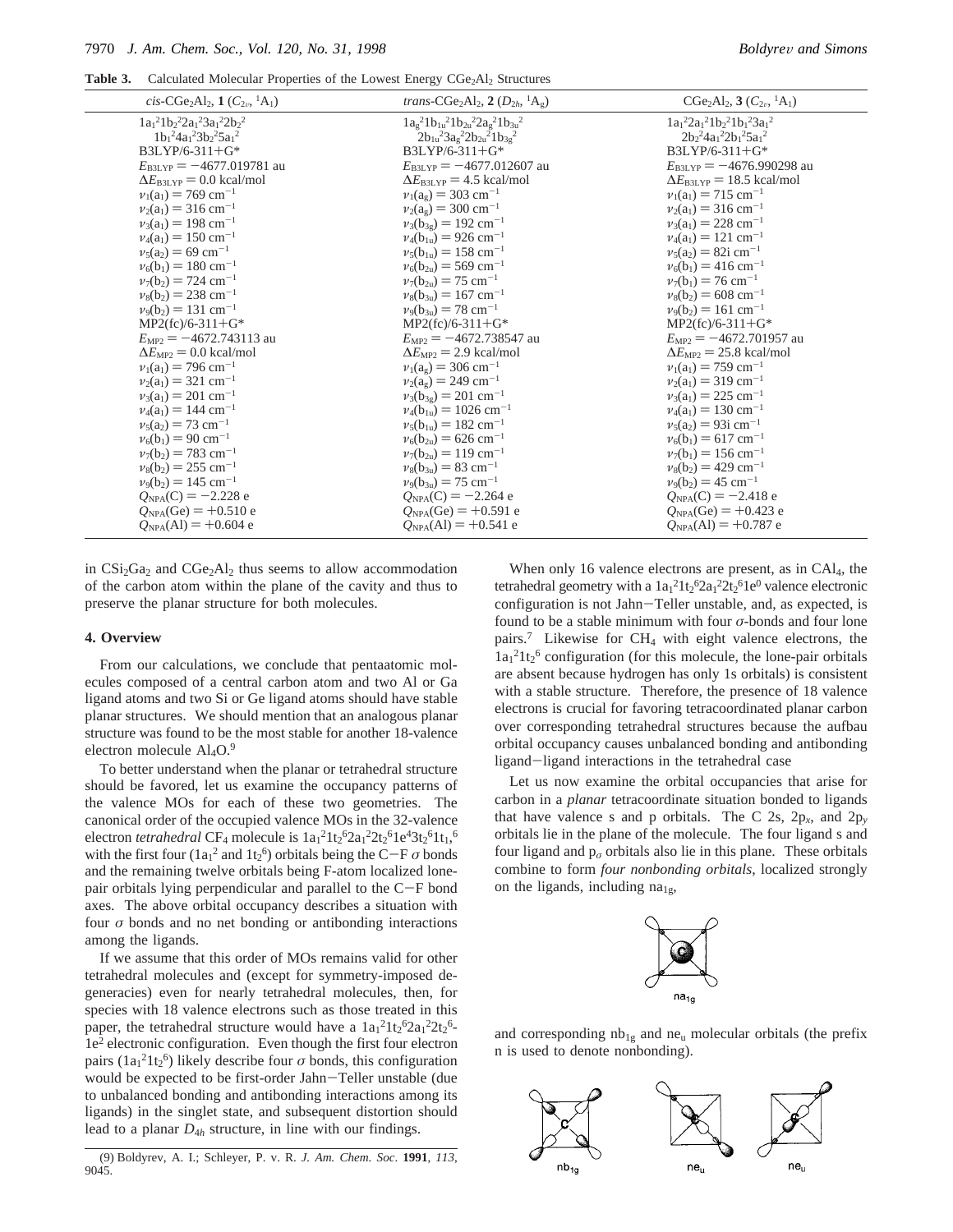The same ligand orbitals combine with the 2s and 2p*x*,*<sup>y</sup>* orbitals of C to form a delocalized five-center bonding orbital  $1\sigma a_{1g}$  (and its antibonding partner  $1\sigma a_{1g}$  in which the sign of the C 2s orbital is opposite)



a degenerate pair of three-center bonding orbitals *σ*eu (and their antibonding partners  $\sigma^*e_u$  in which the sign of the C 2p orbital is opposite)



and a nonbonding ligand-centered orbital  $nb_1$ .



The ligand p orbitals lying perpendicular to each  $C$ -ligand axis combine to form an  $Lb_{2g}$  orbital (the prefix L is used to denote combinations of such ligand orbitals) that is bonding among the four ligands



as well as corresponding antibonding  $L^*e_u$ 



and an antibonding  $L^*a_{2g}$  orbital.



Finally, the C 2p*<sup>z</sup>* and ligand out-of-plane 2p orbitals combine

to form a five-center bonding  $\pi a_{2u}$  orbital



plus the antibonding counterpart  $\pi^*a_{2u}$  (in which the sign of the C 2p*<sup>z</sup>* orbital is opposite) and a degenerate set of nonbonding orbitals *π*eg



and a ligand antibonding  $\pi^*b_{2u}$  orbital.



In the ground state of a molecule such as  $CF_4$  with 32 valence electrons, the four nonbonding n orbitals are doubly occupied as are the three  $\sigma$  bonding orbitals, the 1b<sub>1g</sub>  $\sigma$  nonbonding orbital, and the one  $\pi$  bonding, two  $\pi$  nonbonding, and one ligand-*π*\* antibonding orbitals. Moreover, the two L bonding, two L\* antibonding, and one L\* antibonding orbitals are doubly occupied. The net result of such an orbital occupancy is (1) one C-ligand  $\pi$  bond, (2) cancellation of all ligand-ligand bonding, and (3) three  $C$ -ligand  $\sigma$  bonds. Compared to the tetrahedral case in which there exist four C-ligand *<sup>σ</sup>* bonds and no net ligand-ligand bonding, the planar structure is unfavored for this 32 valence electron case.

Likewise, for planar CH<sub>4</sub> (in which the n, L, and ligand  $\pi$ orbitals do not arise because H has only 1s valence orbitals), the three  $\sigma$  bonding orbitals and the  $1b_{1g}$  nonbonding orbital are doubly occupied, so only three  $C-H \sigma$  bonds exist, which is less favorable than the four  $\sigma$  bonds in tetrahedral CH<sub>4</sub>.

For a species such as CAl4 with 16 valence electrons, three of the four nonbonding n orbitals are doubly occupied as are the three  $\sigma$  bonding orbitals, the  $1b_{1g}$  nonbonding orbital, and the C-ligand *<sup>π</sup>* bonding orbital. Hence, one finds three net *<sup>σ</sup>* bonds, one  $\pi$  bond, and four nonbonding pairs. In tetrahedral CAl4, as discussed earlier, one finds four *σ* bonds and four lone pairs. So, both planar and tetrahedral CAl4 would be expected to be locally stable species with the tetrahedral structure favored because it has four  $\sigma$  bonds rather than three (plus a  $\pi$  bond).

Finally, for species with 18 valence electrons such as we are considering in this paper, the planar structure has three of the four nonbonding n orbitals doubly occupied as are the three *σ* bonding orbitals, the 1b<sub>1g</sub> nonbonding orbital, the C-ligand  $\pi$ bonding orbital, and the ligand-ligand  $Lb_{2g}$  bonding orbital. Thus, there are three C-ligand *<sup>σ</sup>* bonds, one C-ligand *<sup>π</sup>* bond, and one ligand-ligand bond. Recall that in the tetrahedral geometry, the 18-electron case was first-order Jahn-Teller unstable due to unbalanced ligand-ligand interactions.